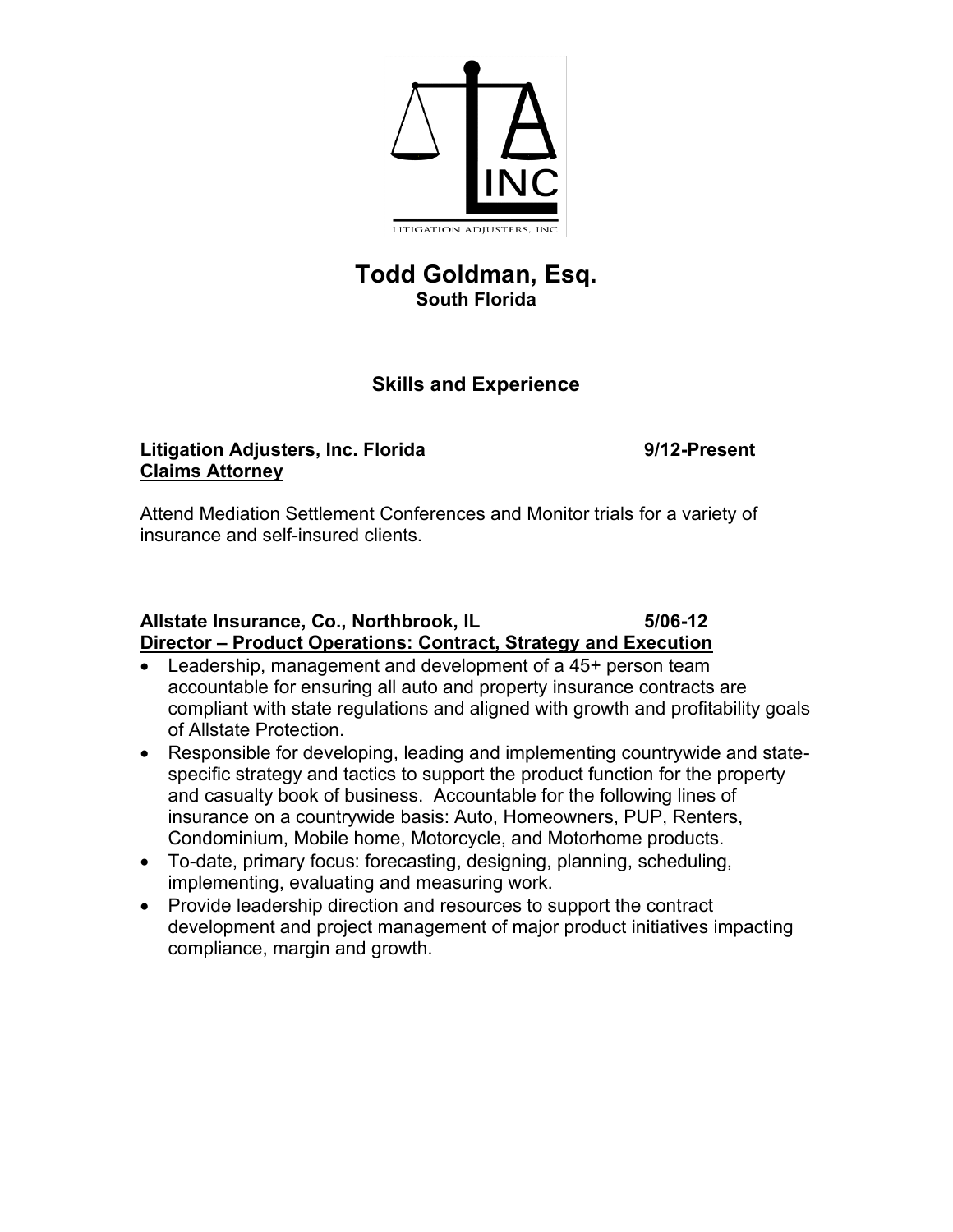

## **Allstate Insurance, Co., Northbrook, CO 3/05-5/06 Sr. Manager – Product Operations: Design AOR**

- Day-to-day management and leadership of the Product Team, reporting to the Assistant Vice President, accountable for the development and implementation of initiatives supporting both the product and risk management functions for Allstate Personal Lines.
- Served as leadership change agent during major organizational redesign
- Developed strategic roadmap and measurements for the new organization to ensure clear line of sight with corporate goals.
- Led the Contract rewrite and implementation for the companywide PML strategy initiative.
	- o Resulted in significant reduction of corporate catastrophe exposure.
- Created and implemented best practices for work distribution that entailed developing employees for a matrix organization, capacity planning, along with properly aligning skills, development opportunities and project complexities.

# **Allstate Insurance, Co., Northbrook, IL 7/00-3/05 Sr. Manager– Product Operations: Policy and Forms COE**

- Served as Product Team Leader responsible for overseeing the product development strategy and product portfolio maintenance for impacted states.
- Shared development accountability for compliance processes to ensure reduction in cycle time for implementation of compliance projects.
- Responsible for oversight and management of compliance inventory for Product Team and provided quarterly status reports to the Senior Vice President.
- Project Manager responsible for leading the contract development and implementation of the countrywide mold endorsement for all Homeowner and Specialty Property lines.

#### **Allstate Insurance, Co., Northbrook, IL 3/98-7/00 Sr. Manager –Home Office Claims: Casualty Process Mastery**

- Member of team responsible for the oversight of countrywide casualty processes.
- Led field casualty claim file review team responsible for assessment of Claim Service Area casualty performance and issue identification.
- Developed and implemented revised casualty claim handling process for attorney represented files.